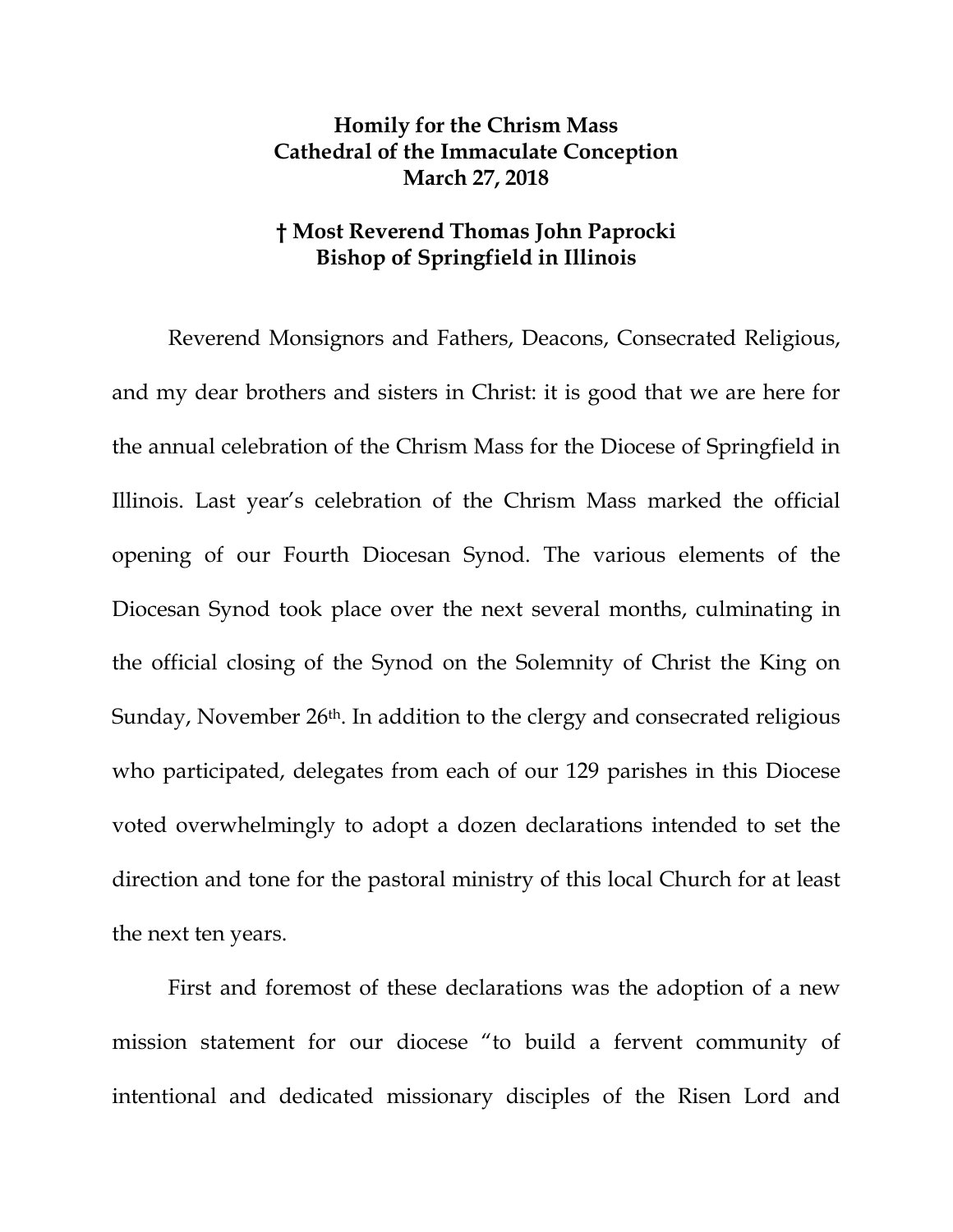steadfast stewards of God's creation who seek to become saints," and we expressed our commitment to further this mission by implementing the Four Pillars of Discipleship and Stewardship, namely, hospitality, prayer, formation and service.

As we move into the implementation phase of our Fourth Diocesan Synod, I have been writing my biweekly columns in our *Catholic Times* publication about each of the twelve synodal declarations. I am also working on my third pastoral letter, which will be a post-synodal pastoral exhortation. After that is published, I will begin a new round of parish pastoral visits. When I visit our parishes, I will make this simple by asking one basic question: what are you doing to implement the Synod? My hope is that you will have a lot to tell me!

The main focus of this Chrism Mass, of course, is the blessing and consecration of three kinds of oils: the Oil of the Sick, used in the Sacrament of the Anointing of the Sick; the Oil of Catechumens, used to anoint those preparing to be baptized; and the Sacred Chrism, used to consecrate altars and church buildings and to consecrate people in the Sacraments of Baptism, Confirmation and Holy Orders.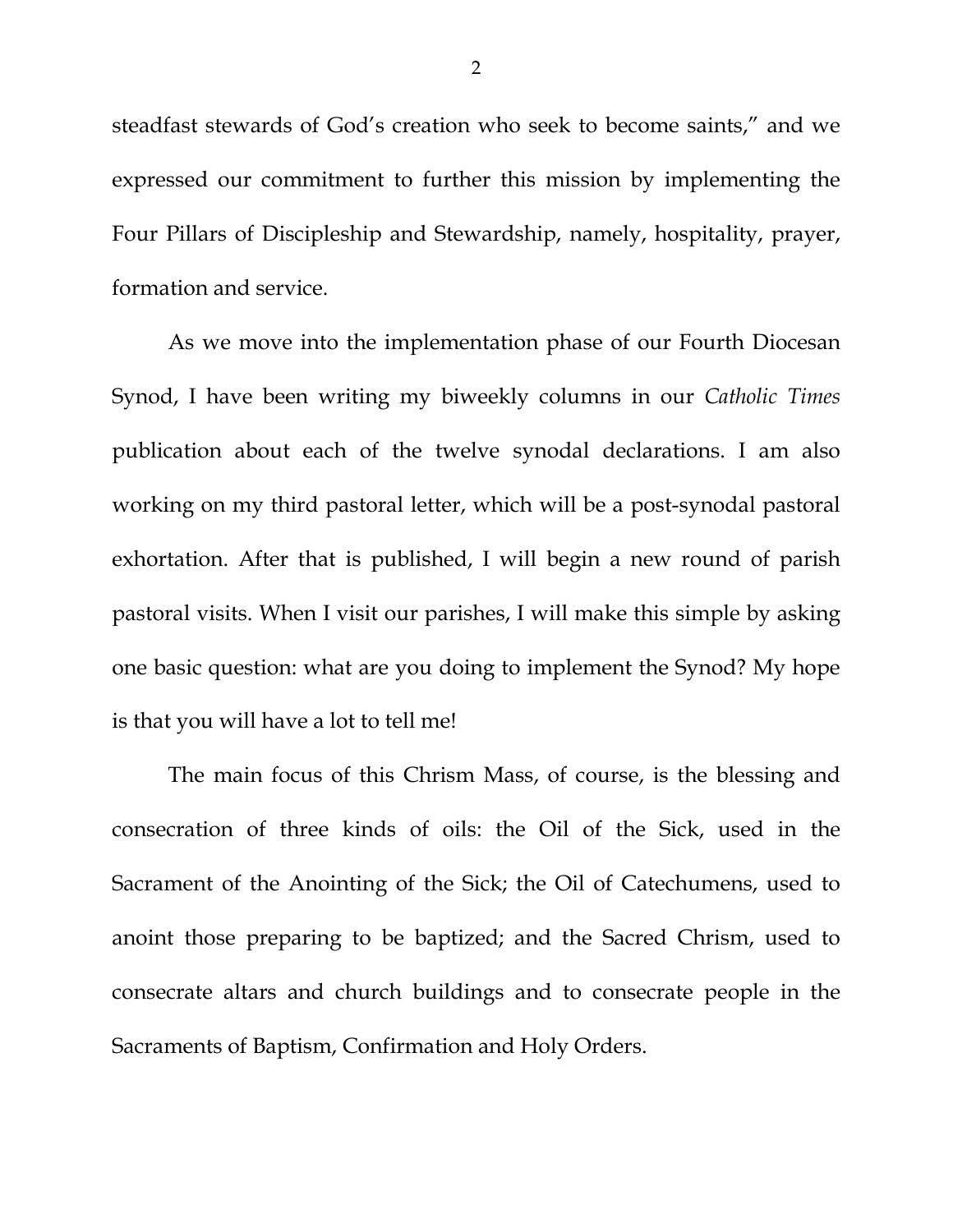Just last month, much of the world was transfixed watching the Winter Olympic Games from South Korea. It is from the ancient Olympic Games in classical Greece that we can derive much of the significance of the symbolism and use of olive oil. Why did ancient athletes use oil? Clearly it was viewed as a healthy thing to do. One inscription from the Roman empire makes the point that "the use of oil is very appropriate and very necessary for human bodies and especially so for the bodies of the old."[1](#page-5-0)

Stephen Miller in his 2004 book *Ancient Greek Athletics* gives the following answer:

Some suggest that rubbing the oil in helped to warm up and limber the muscles before exercise, others that the oil protected the skin from the sun and the elements. Another theory is that oil produced a glistening body which was aesthetically pleasing and desirable, or that the coating of oil prevented the loss of bodily fluids during exercise…There may also have been a religious dimension: the athlete dedicated himself by the use of oil [which was used, for example, to anoint divine images]…These theories are not mutually exclusive, and we may suspect that the custom was so venerable and ubiquitous among the Greeks that they themselves were uncertain of its full range of significance.[2](#page-5-1)

3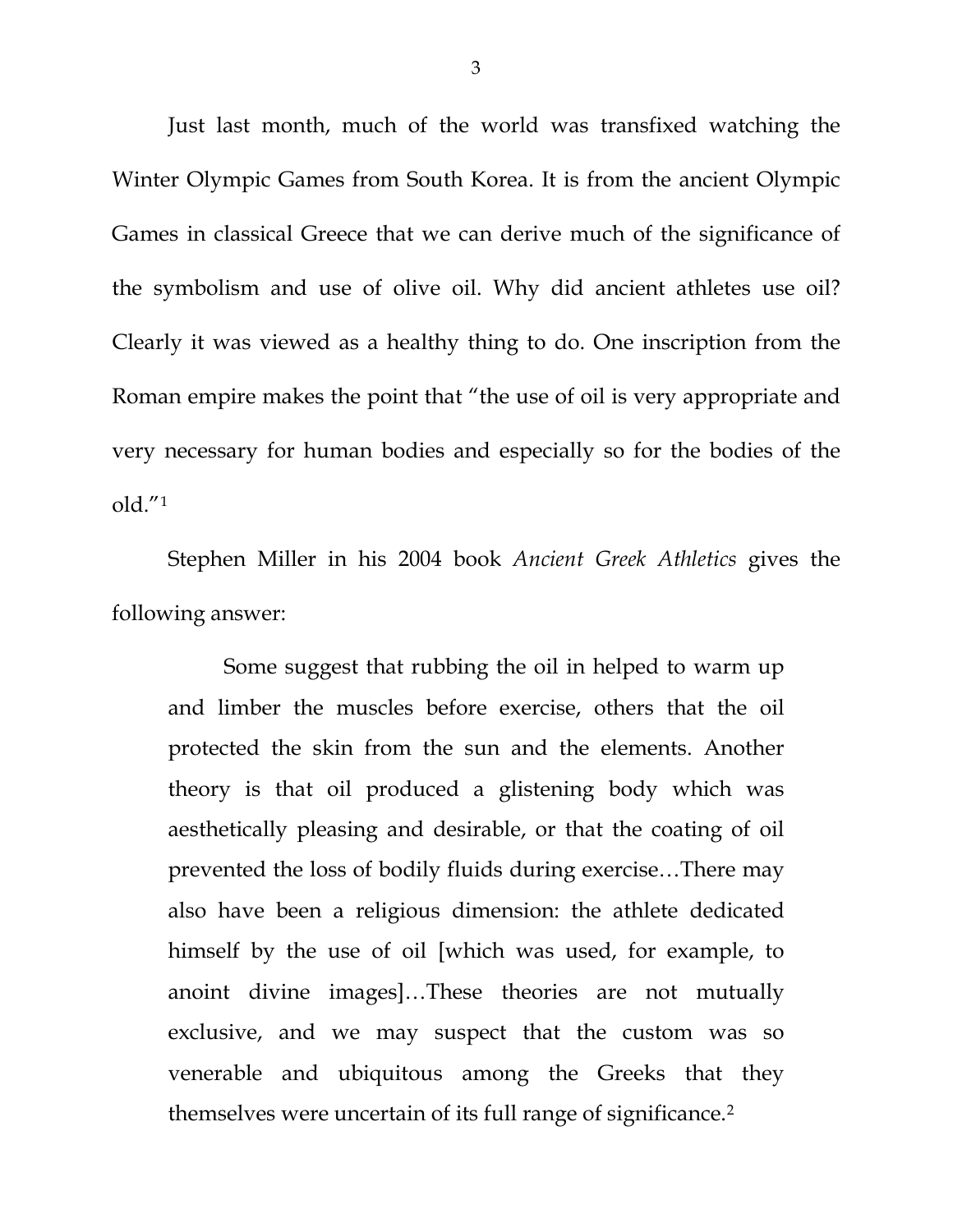When the first Olympic Games took place in Olympia in 776 B.C., an olive-tree branch was the award to the winners symbolizing the end of any hostility and a pledge of peace. This symbolic award was given to winners until the end of the ancient Olympic Games. However, an olive-tree branch was not the only award in the games, but the product itself. The quantities of olive oil delivered to the winners were huge. For example, depending on the sport, the first winner could take as award of about five tons![3](#page-5-2)

The mythic and great poet of Antiquity, Homer, called olive oil a "Golden Liquid," which constituted then, and still constitutes today, a basic and irreplaceable nutritional component of Greeks, helping to protect health and aiding a person's longevity. The first and foremost Doctor of Medicine, Hippocrates, used the olive oil to cure hundreds of illnesses, as reported in ancient and modern medical texts.[4](#page-5-3) The symbol of the olive tree has very deep roots in Greek tradition; it symbolizes wealth, health, beauty, wisdom and abundance.<sup>[5](#page-5-4)</sup>

Hence we see the various symbolic meanings employed by the Church when she uses oil to give us spiritual nourishment, to cure our spiritual ailments, to spread the light of grace in our souls, and to render us strong and active in the never-ending conflict with the Spirit of Evil. The

4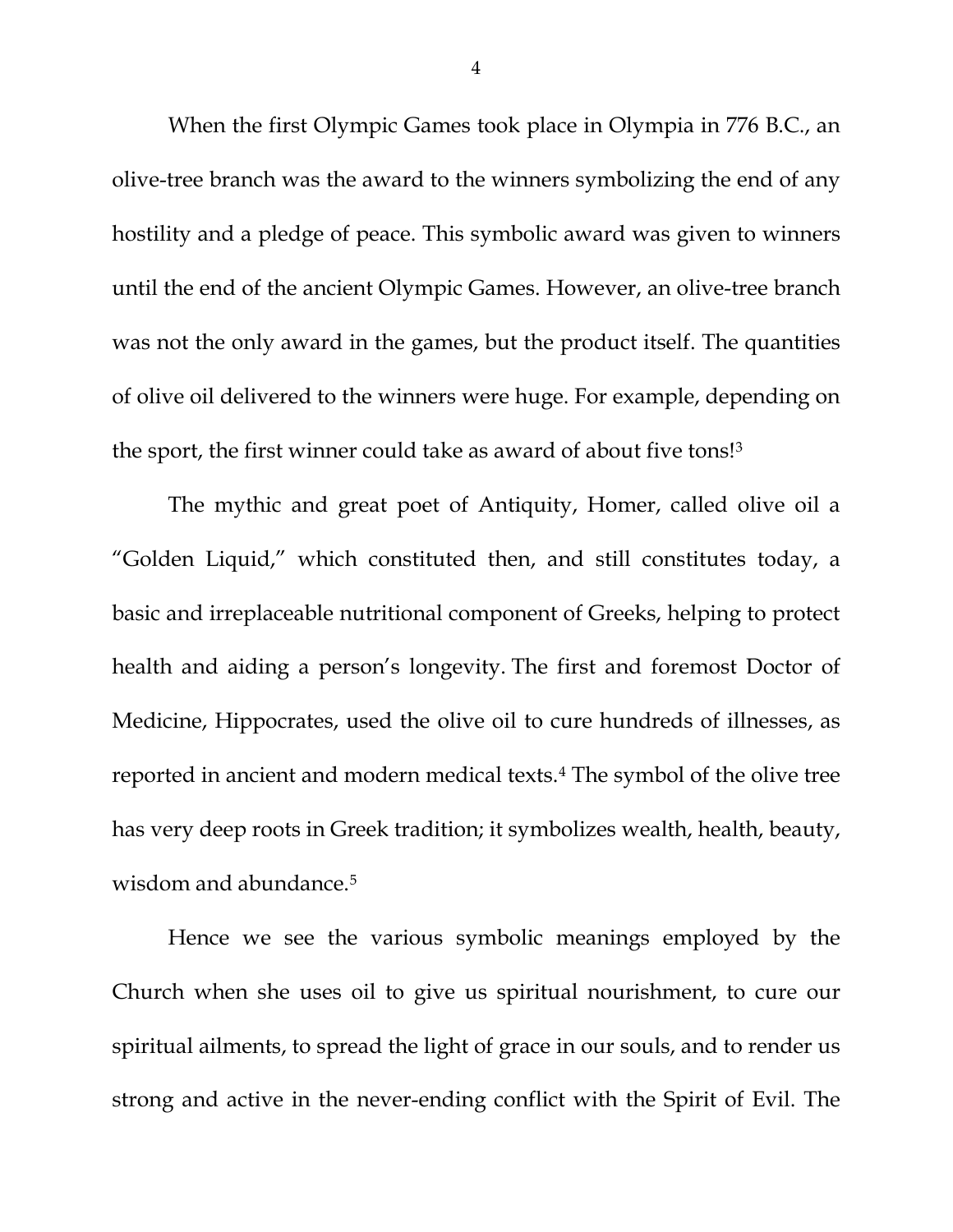use of oil to express the imparting of spiritual strength is so appropriate that the Church employs it not only for the anointing of people, but also for altars and church buildings which are to be used to assist in the sanctification of the people of God.<sup>[6](#page-5-5)</sup>

The symbolism of oil in the Judeo-Christian tradition can be seen in today's readings from the Sacred Scriptures. The prophet Isaiah refers to the "oil of gladness."[7](#page-5-6) Jesus quotes this passage and says with reference to Himself, "Today this Scripture passage is fulfilled in your hearing."[8](#page-5-7)

As we pray during this most sacred time of the Church's liturgical year, may our commemoration of Christ's passion and death and our celebration of His resurrection help us to grow in holiness, which indeed brings gladness, joy and eternal happiness. May our priests, who concelebrate this Chrism Mass to manifest their communion with me as their bishop, be faithful in carrying out their priestly office and in fulfilling their priestly promises, which they will renew momentarily. May the Holy Spirit guide us to implement the commitment we made at Fourth Diocesan Synod to build a vibrant community of intentional and dedicated missionary disciples of the Risen Lord and steadfast stewards of God's creation who seek to become saints. May God give us this grace. Amen.